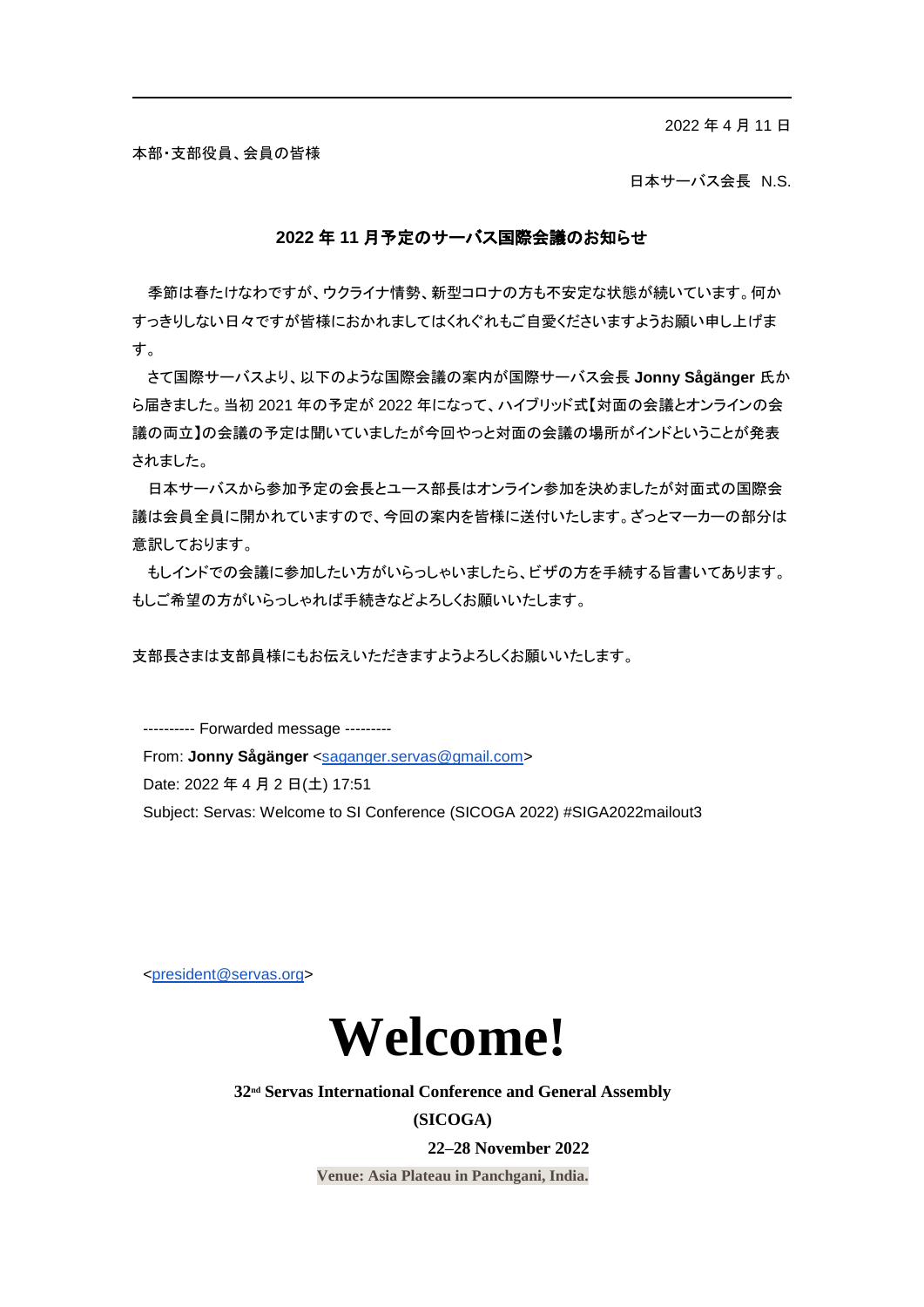# April 2022 **Communication about SICOGA 2022 #SIGA2022mailout3**

## Dear Servas members worldwide,

In these times of increasing unrest caused by armed conflicts on many continents, climate change, lingering pandemic and other destructive powers there's a need to get vitalized with positive energy and actions.

Therefore the peace and hospitality organization Servas is more relevant then ever. SI Exco – the global board of Servas International – and Servas India is moving forward with the plans to arrange a Servas International Conference and General Assembly 2022 (SICOGA 2022).

**We urge you to save the date 22rd to 28th November 2022 and make plans to attend SICOGA in the State of Maharastra in India.**

11月22日から28日までインドのマハラストラ州で行われます。

In this communication you will find a conference status report, an overview of the program, a description of Servas International's democratic process and other useful information for your preliminary planning.

We hope you will take this opportunity to prepare yourself for the important and joyful meeting in India.

Please note that this information will also be available on a SICOGA 2022 webpage on [servas.org](http://servas.org/) with the search tag #SIGA2022mailout3.

We look forward to meeting you there!

Jonny Sågänger, SI President [president@servas.org](mailto:president@servas.org) On behalf of: SI Exco. Servas India SICOGA 2022 Conference and Program Committees SICOGA 2022 Conference Managers: Kiat Y Tan, SI General Secretary [\(generalsecretary@servas.org\)](mailto:generalsecretary@servas.org) & Carla Kristensen, SI Vice President [\(vicepresident@servas.org\)](mailto:vicepresident@servas.org)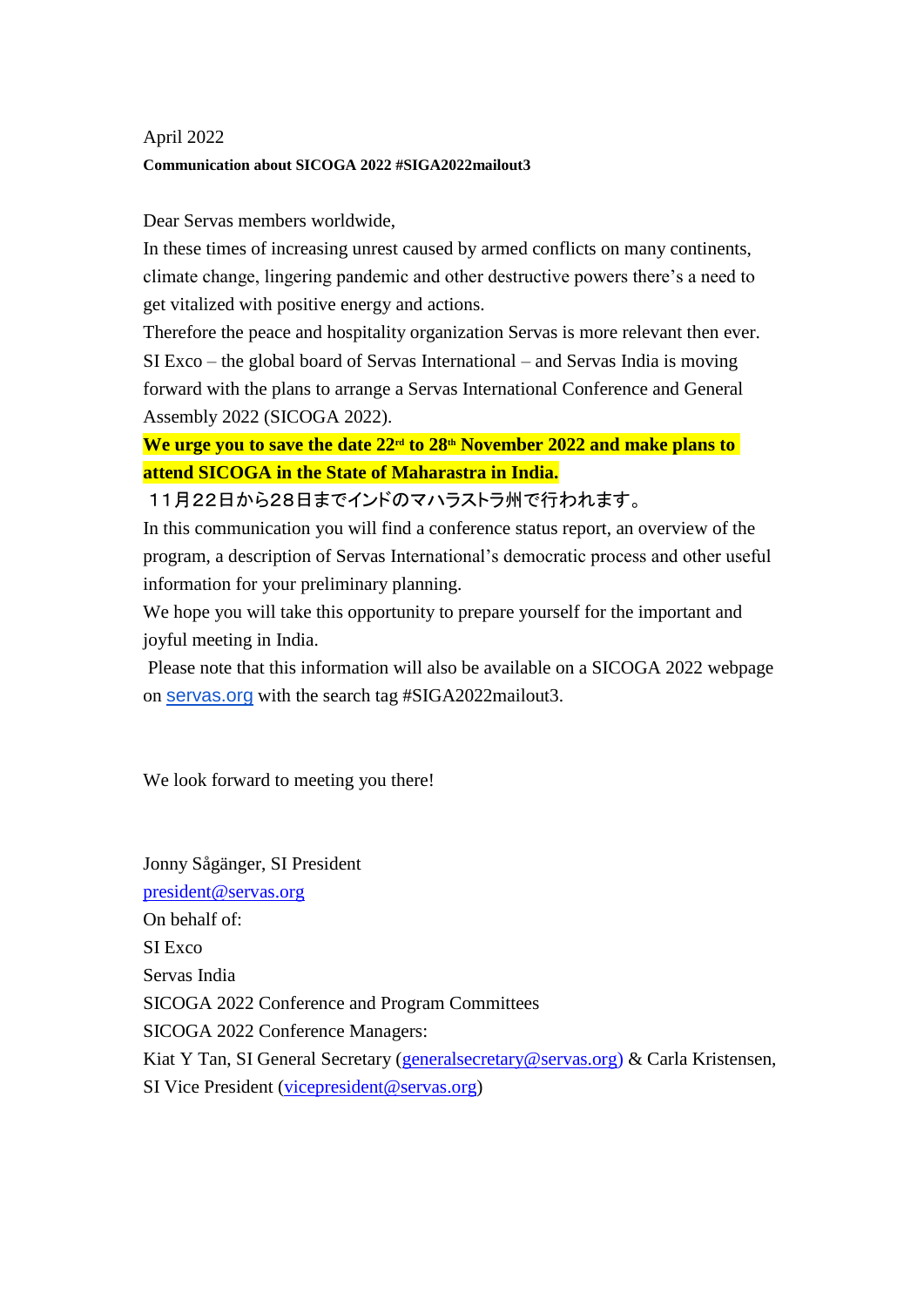# Conference theme: **Servas growth for a more peaceful world**

Sidbrytning**Table of content**

- **1. SICOGA 2022 status report**
- **2. SI Exco's current to-do-list**
- **3. About the venue in India**
- **4. Minimize ecological footprint of SICOGA 2022**
- **5. Conference programme (preliminary)**
- **6. Servas democracy – SI General Assembly**
- **7. Call for nominations**
- **8. About visa requirements**

### **1. SICOGA 2022 status report**

Servas International's global board, SI Exco, and Servas India are in close cooperation planning to arrange the event Servas International Conference and General Assembly (SICOGA 2022) on November 22–28 2022 with Asia Plateau – MRA Center Panchgani as venue.

The budgeted target is to host approximately 130 to 200 participants at the venue during the conference. 予算の関係で会議中の参加者130~200名をホスト可能です。

SI Exco on March 20 decided that the participation fee for SICOGA 2022 will be \$720 USD. This is the same fee as the SICOGA 2018.参加費用は720米ドルでこれは2018年と同じ です。

The current plan is to make part of the conference available with extensive digital/virtual access for all Servas members around the world. 現在の計画では世界中のサーバス会員 が会議の一部にアクセスできるように計画しています。  

There's an ongoing planning process about how the conference will be covered by online coverage via social media and documented for the future. SICOGA 2018 was documented with a daily newsletter, a social media wall and through other communications channels. Persons who would like to help with the documentation of the conference are encouraged to send an application to express interest to [president@servas.org.](mailto:president@servas.org)

*SI Exco and Servas India is hoping to welcome a large number of participants at SICOGA 2022 both physically in person as well as vertially.*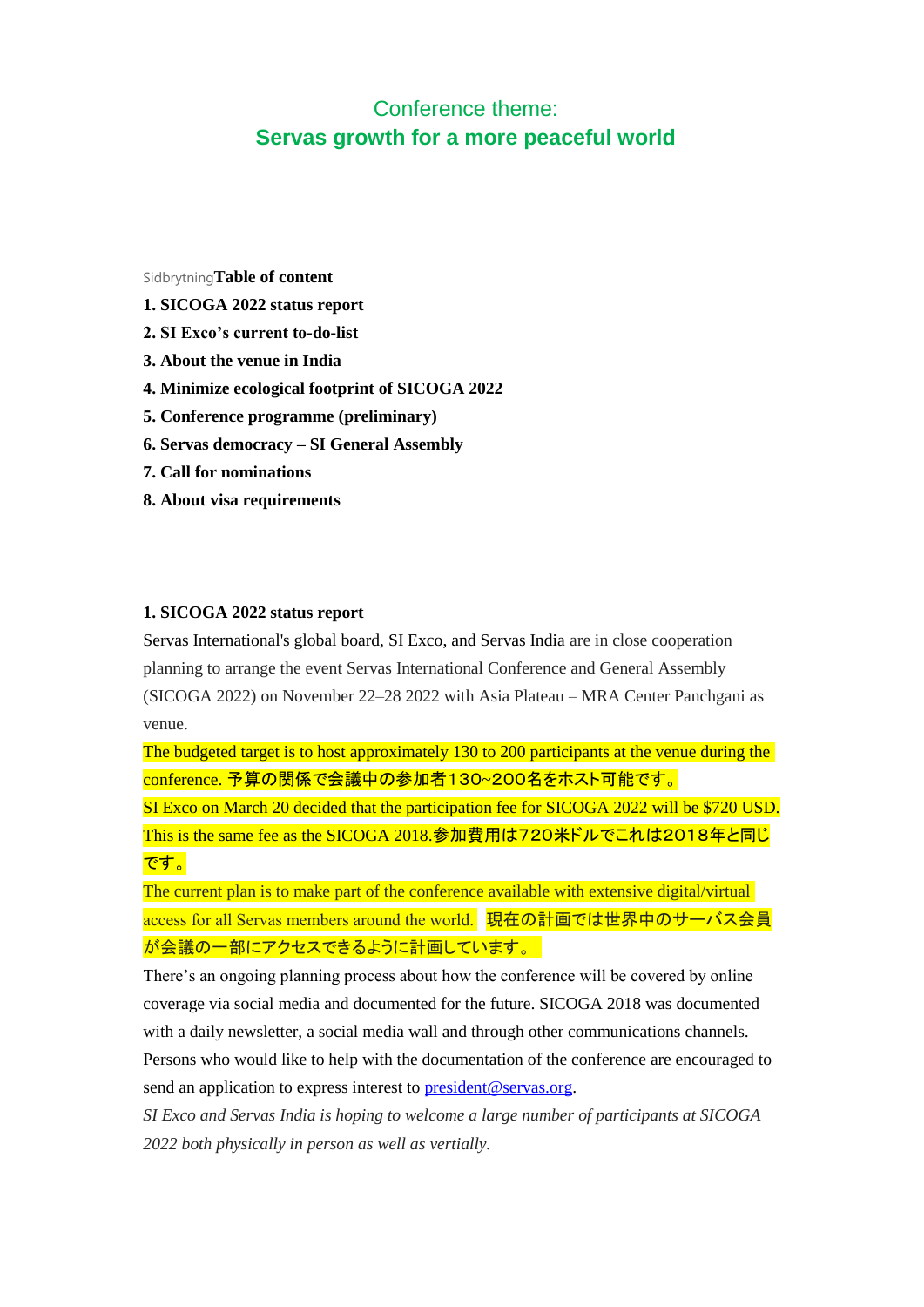## *Participants at SICOGA 2018 in Seoul, Republic of Korea.*

#### Sidbrytning

## **2. SI Exco's current to-do-list**

SI Exco is currently busy working with the preparations for SICOGA 2022 and these are some of the main tasks:

• Finalize the SICOGA 2022 budget.

• Create the conference program in cooperation with Servas India and Servas volunteers from around the world (read more below).

• Establish websites for registration and documentation of the conference.

Please look at the websites from previous SICOGAs here:

SICOGA 2018

<https://servas.org/sicoga2018/index.php>

## SICOGA 2015

<https://servas.org/sicoga2015/index.php>

• Finalize the timetable for SI General Assembly on November 25–26 (read more below).

#### Sidbrytning

#### **3. About the venue in India**

SICOGA 2022 will, according to the current plans, take place in India.

The venue will be Asia Plateau in the Western hills of the Indian state of Maharashtra at Panchgani, 100 km from Pune.

開催場所は Pune から100kの Maharashtra 州の Panchgani の高原で行われま す。

*Asia Plateau is located in the western hills of India and overlooking the Krishna Valley.*

### **The venue:**

Asia Plateau is the training and conference center owned by a Trust. It's a centre for introspection and dialogue.

Asia Plateau MRA Center Panchgani describes the centre on its website:

The location:

Asia Plateau is a 68-acre campus situated at an altitude of 1,300 meters in Panchgani, just a 100 kms. away from Pune, and 248 km from Mumbai. It is advisable to bring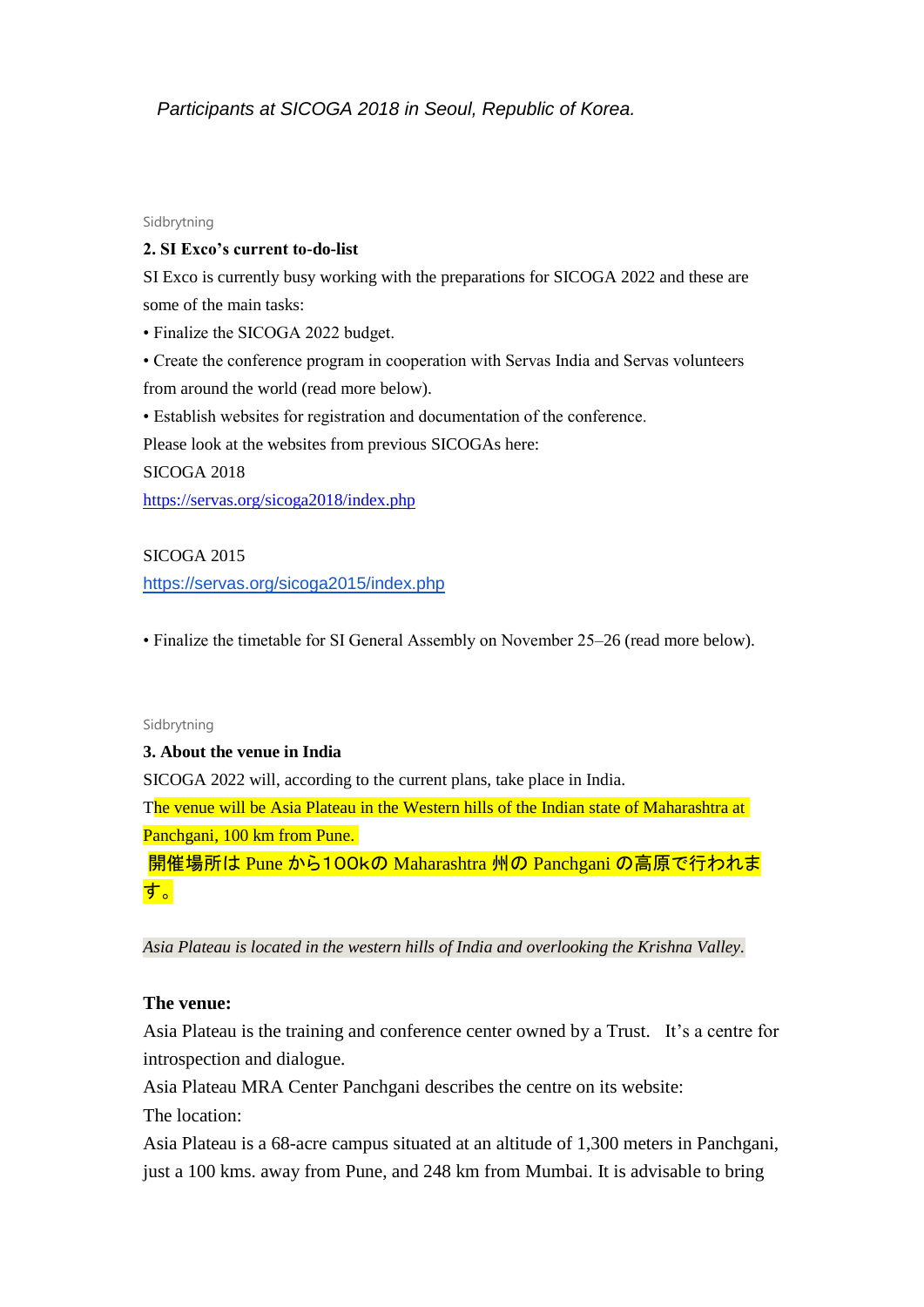some warm clothing and walking shoes. Pune is the nearest railway station and airport. Frequent buses and taxis are available from Pune to Panchgani (buses take 3 hours and taxis 2 hours). Direct buses are also available from Mumbai to Panchgani.

## **The conference center:**

Over the past four decades ordinary men and women of all classes, races and religions have experienced here, a change in attitude, motivation and behaviour causing ripples in their personal lives, families, workplaces, communities, and sometimes much beyond.

Asia Plateau is used for holding the training programmes and conferences of Initiatives of Change.

A leading Indian newspaper called Asia Plateau "a beacon of hope", according to Asia Plateau MRA Center Panchgani.

Read more about Asia Plateau MRA Center Panchgani and the conference center here:

<https://in.iofc.org/AsiaPlateau>

*Asia Plateau is situated in Panchgani, 100 km from Pune, and 248 km from Mumbai in the Indian State of Maharashstra.*

## **4. Minimize ecological footprint of SICOGA 2022**

An event like a SICOGA inevitably puts pressure on natural resources and creates negative impact on Mother Earth, because it involves travels with national and international air flights, other means of transportation, and the use of electricity as well as other resources. SI Exco has during the SICOGAs in 2015 and 2018 therefore made steps to minimise the ecological footprint of the event and to raise the awareness about travels and tourism with conscience.

Some of the concrete actions has been the use of digital conference documents as much as possible instead of printed material, reduced use of disposables and vegetarian meals on one of the conference days.

国際サーバスは2015,2018でも大会開催による環境負荷を抑えるために旅行や観光 に注意を払うように呼び掛けてきました。

具体的なアクションは印刷した紙を使わずできるだけ書類をデジタルで行う。大会の期間 中使い捨て容器に使用を減らし、一日はベジタリアンミールにする。ということです。

## **5. Conference programme (preliminary)**

The Servas International Conference and General Assembly, SICOGA, has generally been arranged every three years. Due to the covid-19 pandemic it was postponed from 2021 to 2022.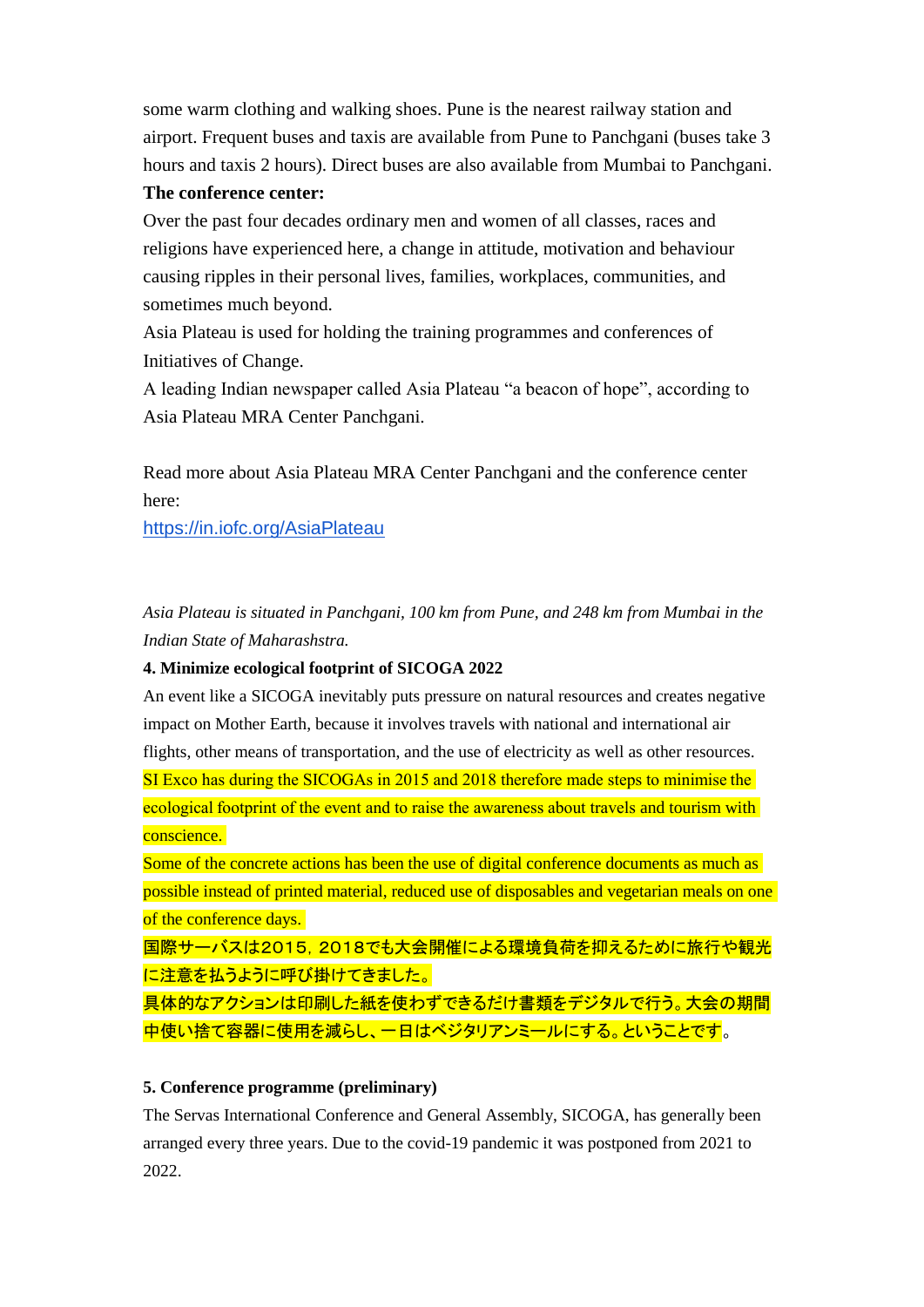One of the core activities during the conference is the SI General Assembly (SIGA, read more about it below).

During the conference there is also a programme with workshops, discussion groups and training sessions on a wide range of topics where all the conference participants will be able to contribute to the debate about the future of Servas.

Excerpts from the program which is now being formed and hopefully will materialize:  $\vec{v}$ グラムの内容

● Workshop to create action plan: Servas to reach more people around the globe. How to make Servas grow in numbers and revenue? How to develop the process to facilitate for new Servas members? Possible workshop about innovative ways to do informative talk, what used to be called the "Servas interview".

● Servas role in times of armed conflict. The example Ukraine.

● Climate's changing: This is how Servas contributes – positive and negative. 

● Workshop. Around the Belgien report SERVAS: GETTING INVOLVED AS LOCALS IN TOURISM 

● Workshop: SWOT analysis (Servas Strengts, Weaknesses, Opportunities and Threats analysis). 

● Women travelling with Servas. Servas a safe alternative for female travellers.  

• Theme: philosophy of welcoming people: "How to make a Servas traveller feel welcome" "How a Servas traveller make a host feel comfortable when visiting". 

• "Travelling for Peace as a way to break down prejudices"

● UN Representation, CSW, Human Rights.

● Youth of Servas. Families and Servas. 

● What's new in Servas? Virtual events and new experiences 

● What's new in ServasOnline 2.0: 

– Admin perspective 

– Individual perspective 

● Virtual Travels  

Social activities (preliminary)

● Yoga

● Everybody is encouraged to make presentations, perform dances, singing – anything that makes audiences appreciate the cultural attributes they bring from their own country and culture – every contribution is appreciated and welcome!

Any suggestion, creative idea, and offer how to make the fun and informal part of the conference rich and enjoyable will be warmly welcomed. Please send your input and/or additional ideas for the non SIGA programme to SI Vice President Carla Kristensen [\(vicepresident@servas.org\)](mailto:vicepresident@servas.org) and Kiat Y Tan ([generalsecretary@servas.org](mailto:generalsecretary@servas.org)).

Please write this in the subject line: SICOGA 2022: Program, social  $&$  fun activities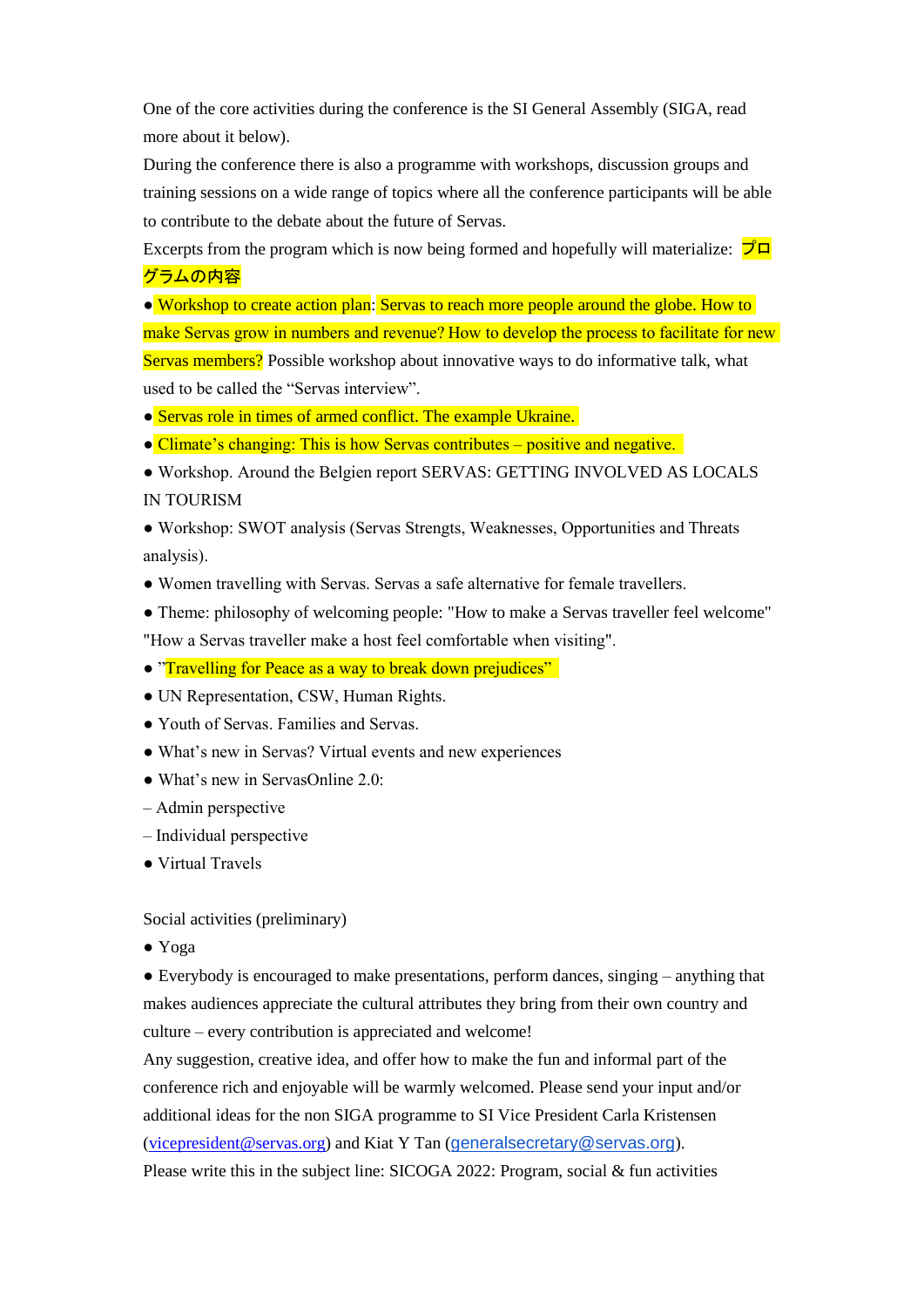#### **6. Servas democracy – SI General Assembly**

The Servas International General Assembly (SIGA) of National Servas Member Groups is the business part of a SICOGA.

#### SIGA 2022 will take place on November 25–26.

During the SIGA sessions voting delegates from National Servas Member Groups will make decisions about the running and financing of Servas International as well as the planning for the future direction of the organisation. SI officers and committees will also be elected and appointed for the next mandate period, which usually is three years.

Everyone attending the conference will be able to observe these sessions as observers, but only the delegates from the National Servas Member Groups will be able speak and vote. The decisions that will be made during the business meeting are based on proposals that have been submitted for consideration by the SIGA. The proposals are called motions and were submitted by the member group's National Secretaries or by the Servas International Executive Committee (SI Exco).

All motions must be submitted six months before the SIGA. The deadline for motions for SIGA 2022 is therefore May 24, 2022. 議案の締め切りは5月24日です。

Please find more information about the process to write and submit motions, and the form to write a motion on the website<https://servas.org/en/international-conferences> under the headline "SICOGA 2022":

#SIGA2022mailout2 - SI member group SIGA & motions preparations [MOTION FORM FOR SERVAS INTERNATIONAL GENERAL ASSEMBLY 2022](https://servas.org/sites/default/files/uploads/international_conferences/2022/motion_form_for_servas_international_general_assembly_2022_220221.docx) SHORT GUIDANCE [FOR PREPARING A MOTION FOR SIGA 2022](https://servas.org/sites/default/files/uploads/international_conferences/2022/short_guidance_for_preparing_a_motion_for_siga_2022_220315.pdf) [SI Member Group SIGA 2022 Preparations](https://servas.org/sites/default/files/uploads/international_conferences/2022/si_member_group_siga_2022_preparations_220315.pdf)

All the motions that were received by SI Exco six months before the start of the SIGA will be published on the conference website which is now being constructed.

During the second half of 2022 the final motions and agenda for the SIGA will be published on the website and sent to all National Servas Member Groups. 最終の議案は2022年の後 半にウェブサイトで公開され、各国に送られます。

All motions will be organized into Subject Working Groups (SWGs) – in other words, they will be grouped together based on what they are about. There will be a volunteer coordinator for each of these SWGs, and any Servas member is welcome to join in discussions of these motions in the months leading up to the SIGA. The intention of this discussion is to make best use of the SIGA plenary sessions by clarifying the motions, ensuring that they do not overlap or contradict each other, and to prepare the member groups as much as possible before voting.すべての議案は議題作業班でまとめられます。作業班はボランティアで構成